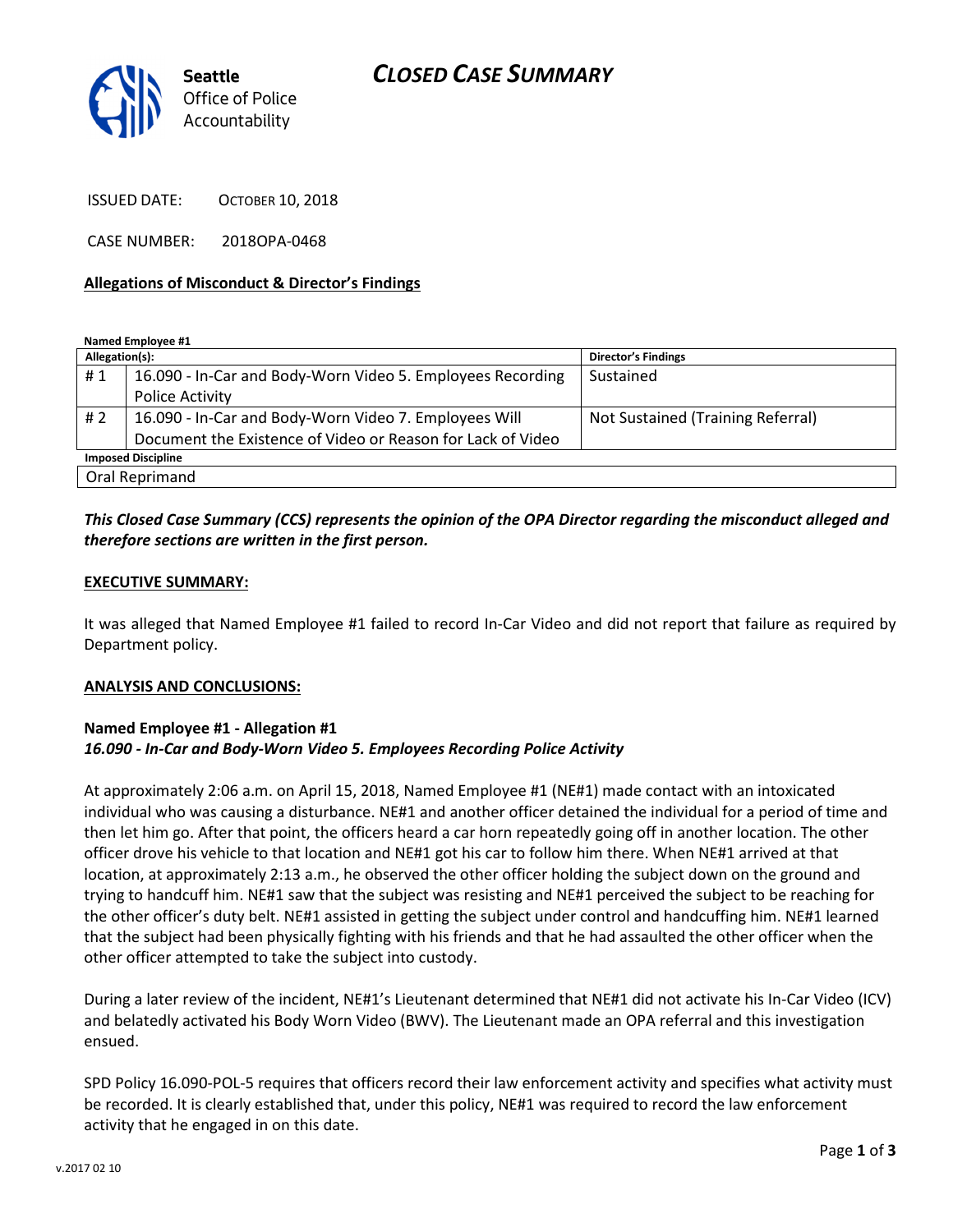



OPA CASE NUMBER: 2018OPA-0468

During its investigation, OPA determined that NE#1 did not activate his ICV for either his first or second interaction with the subject. OPA further determined, as referenced by the Lieutenant, that NE#1 belatedly activated his BWV. OPA contacted Seattle IT to discern whether there were any malfunctions with NE#1's system that would have prevented him from recording and OPA was informed that there were none. OPA also learned that NE#1 initiated multiple other successful recordings via his ICV both before and after this incident.

In the initial OPA referral, the Lieutenant wrote the following: "Given the exigency of the initial phase of the incident, it was reasonable that [NE#1] did not activate his ICV; however, once the incident stabilized and backup arrived he should have done so. [NE#1] did activate his BWV shortly after arriving." NE#1 similarly contended at his OPA interview that he did not timely activate his ICV due to exigent circumstances.

NE#1 did not report either his failure to record ICV or the late activation of his BWV. I note that, had he known that he failed to record due to exigent circumstances, as he asserted at his OPA interview, he would have been required to report that fact. However, he did not do so here. Regardless, exigent circumstances were only relevant to his second interaction with the subject.

The failure to turn on ICV when required is contrary to policy. Moreover, it is contrary to the expectation of both the Department and the community that officers will record their law enforcement activity when appropriate and necessary. Here, NE#1 failed to record ICV and belatedly activated BWV. While this failure may have been excusable in the second part of this incident when he observed the other officer struggling with the subject, there was no such excuse justifying his failure to activate ICV during his initial interaction with the subject. Had NE#1 reported this failure, as discussed both above and in the context of Allegation #2, I would have recommended that he receive a Training Referral. As he did not do so here, and based on the circumstances of this case and the evidentiary record, I recommend that this allegation be Sustained.

Recommended Finding: Sustained

## Named Employee #1 - Allegation #2

## 16.090 - In-Car and Body-Worn Video 7. Employees Will Document the Existence of Video or Reason for Lack of Video

SPD Policy 16.090-POL-7 requires that Department employees document the lack of video or the late activation of video. They are required to both note this in an update to the CAD Call Report and to explain why there was no video in an appropriate report. (SPD Policy 16.090-POL-7.)

NE#1 did not comply with this policy. He stated that he did not do so because he was not aware that he failed to activate his ICV until he received notice of this OPA complaint. However, it is unclear how this is consistent with his assertion at his OPA interview that he failed to activate his ICV due to exigent circumstances. If this is true, then he should have known that he failed to activate and he should have reported it. Moreover, he did know that he did not timely turn on his BWV, but also did not report this.

Further, in the section of his General Offense Report concerning video, NE#1 failed to indicate that he recorded video, did not note that he uploaded the video, and did not provide a reason for why no video was uploaded. The